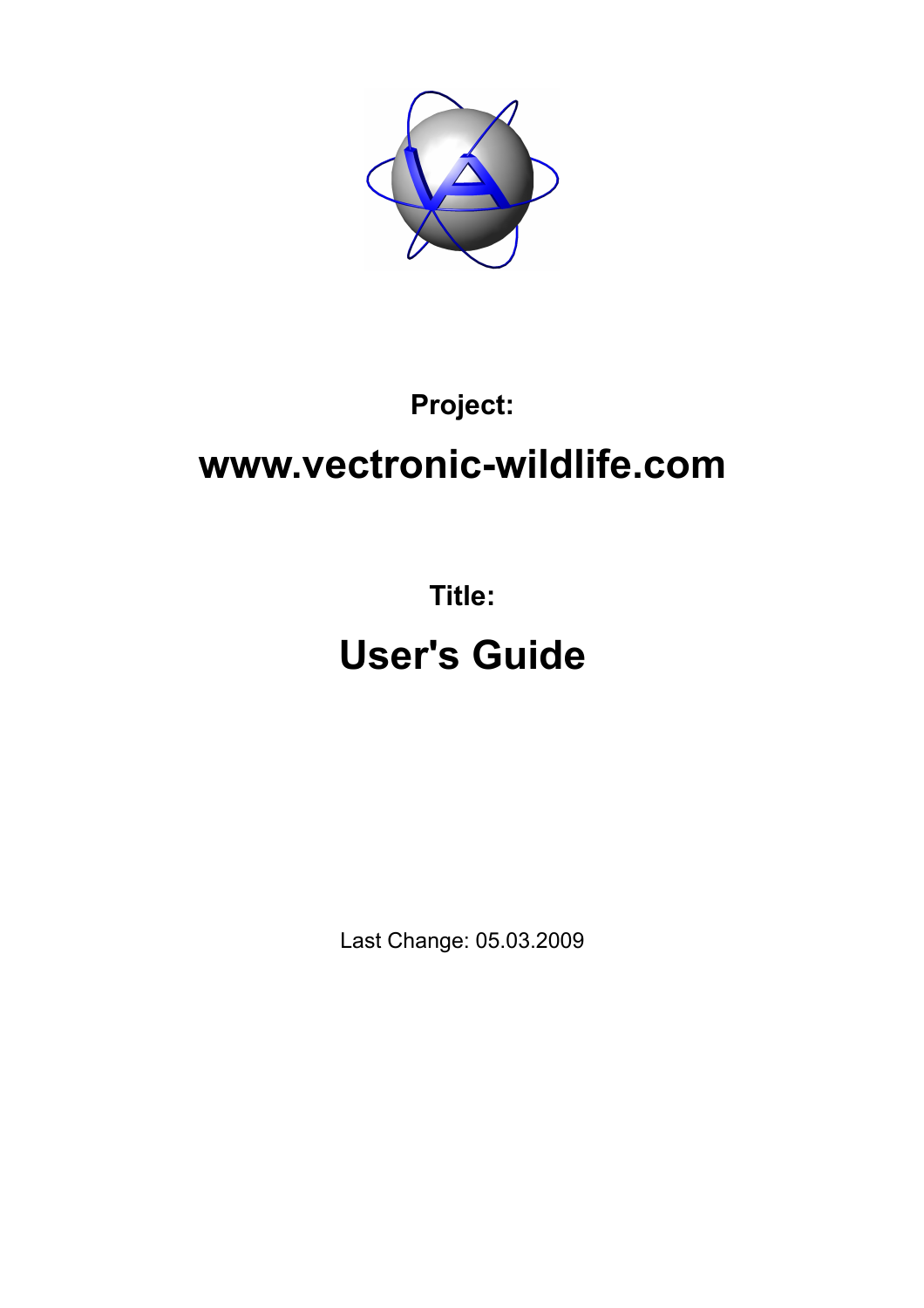*vectronic-wildlife.com user's guide* VECTRONIC Aerospace



#### **1 Login**

Once the web site has finished loading, its main window shows a two dimensional world map provided by Google Maps (Google Inc., maps.google.com) by default. On its right side there is a menu column displaying a login form. This form allows registered users to access their GPS Plus data and to visualize animal positions and / or movements on two- or three-dimensional maps.



The upper most input field is used to define a data base name in which the desired data is stored. Using the following two input fields a user name and password corresponding to the previously mentioned data base can be entered. After the combination of inputs has been validated by the system, the web site replaces the login form with a new main menu allowing the user to select different animals present in the data base and to access recorded GPS positions according to various selection schemes.

#### **2 Main Menu**

#### *2.1 Save / restore work space*

The two buttons in this section can be used to save a current workspace or restore one that was previously saved. The term 'work space' in this case represents all currently loaded animal positions including (user defined) data layer colors. The following chapters describe the process of loading and manipulating data layers.

#### <span id="page-1-0"></span>*2.2 Animal selection*

The main menu provides several controls to select positional data. The select box in the 'Animal selection' section shows a list of animals stored in the data base. Clicking the left mouse button on one of the names selects an animal. Pressing and holding down the 'control'-key (ctrl) while clicking the mouse button allows selecting multiple names in the list.

| Animal selection  |  |  |
|-------------------|--|--|
| Christopher Robin |  |  |
| Eeyore            |  |  |
| Heffalump         |  |  |
| Kanga             |  |  |
| Owl               |  |  |
| Piglet            |  |  |
| Pooh              |  |  |
| Rabbit            |  |  |
| Roo               |  |  |
| Tigger            |  |  |

*Figure 2: Animal selection*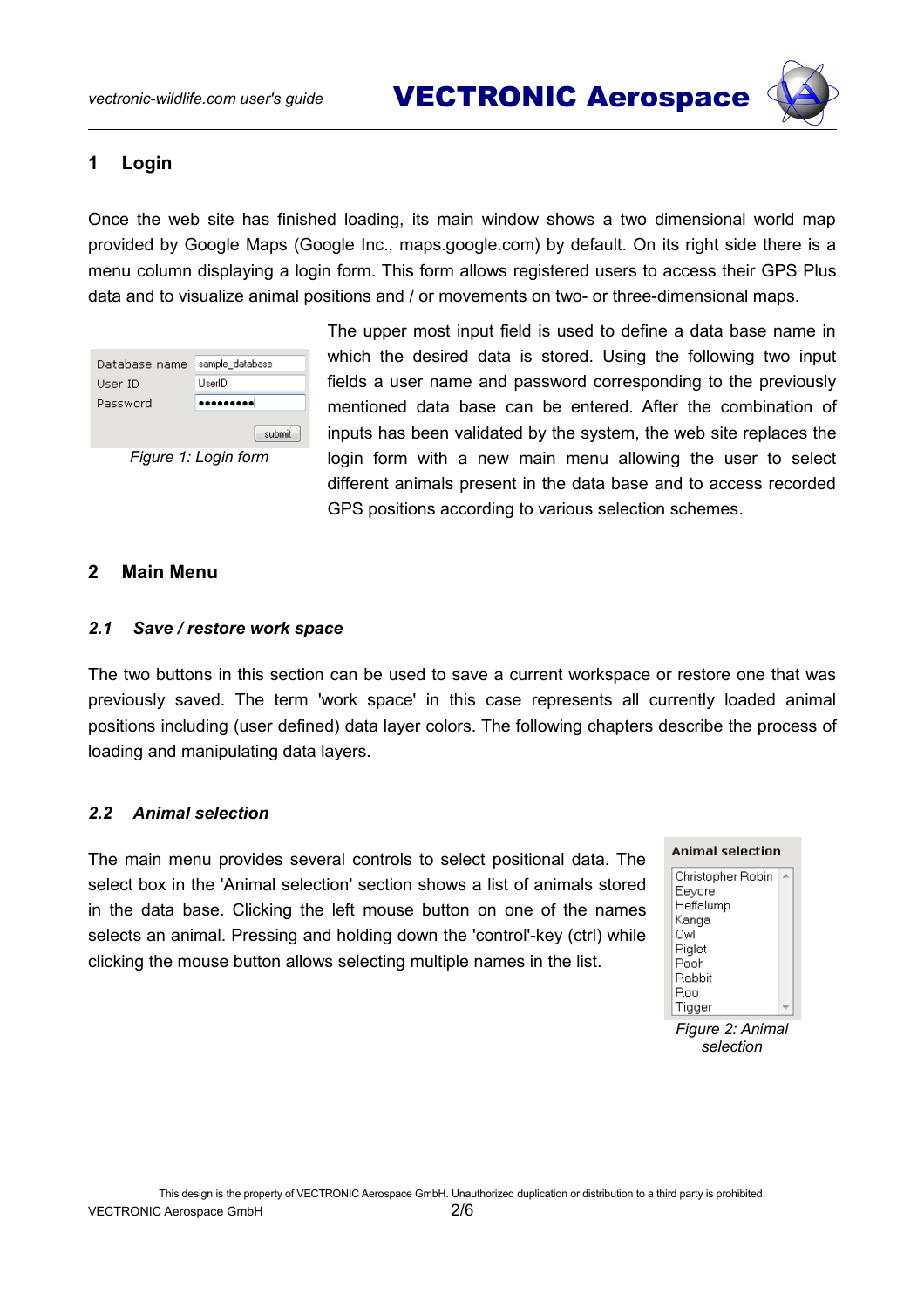*vectronic-wildlife.com user's guide* VECTRONIC Aerospace

#### <span id="page-2-0"></span>*2.3 Data selection*

There are three different ways to specify GPS positions to be selected which can be accessed by selecting one of the three radio buttons in category 'Data selection'. The first and most convenient method, called 'Recent positions', provides means to select the latest positions of the last 24 hours, seven days and / or two to four weeks.

'Positions by month / year' allows selecting positional data recorded in arbitrary combinations of years and / or months. For example, data recorded in the months January and October of the years 2006 and 2007 can be shown by checking the check boxes named 'January' and 'October' in conjunction with those boxes labeled '2006' and '2007'.

#### **Data selection**

Recent positions

- © Positions by month / year
- Time span

|        | Year: Month: | Day: |              |
|--------|--------------|------|--------------|
| 2006   | 11           | 01   | <b>Start</b> |
| 2006   | 11           | N1   | End          |
| Select |              |      | Clear        |

*Figure 3: Data selection*

Activating radio button 'Time span' allows to select data recorded within a certain time frame. After selecting this option the main menu shows six input fields, the upper three of which serving as means to define the starting point of the period, the remaining three are used to specify the end date.

Animal positions matching the defined criteria can then be selected by clicking on the 'Select' button. Depending on the current 'View mode', either Map or List View, the selected data is drawn to the map or shown in tabular form. The 'Clear' button clears all data from the map / table.

#### *2.4 Change View Mode*

To switch between the two available View Modes, press the 'List View'- / 'Map View'-button. 'Map View' allows GPS data to be visualized in two different map types (2D / 3D), 'List View' displays the same kind of data in tabular form. The different view modes are explained in the following two chapters.

#### **3 Map view**

Map view allows the user to display GPS positions of animals in two different ways: on a twodimensional or three-dimensional map. The following sub-chapters describe various control elements specific to the 'Map View'.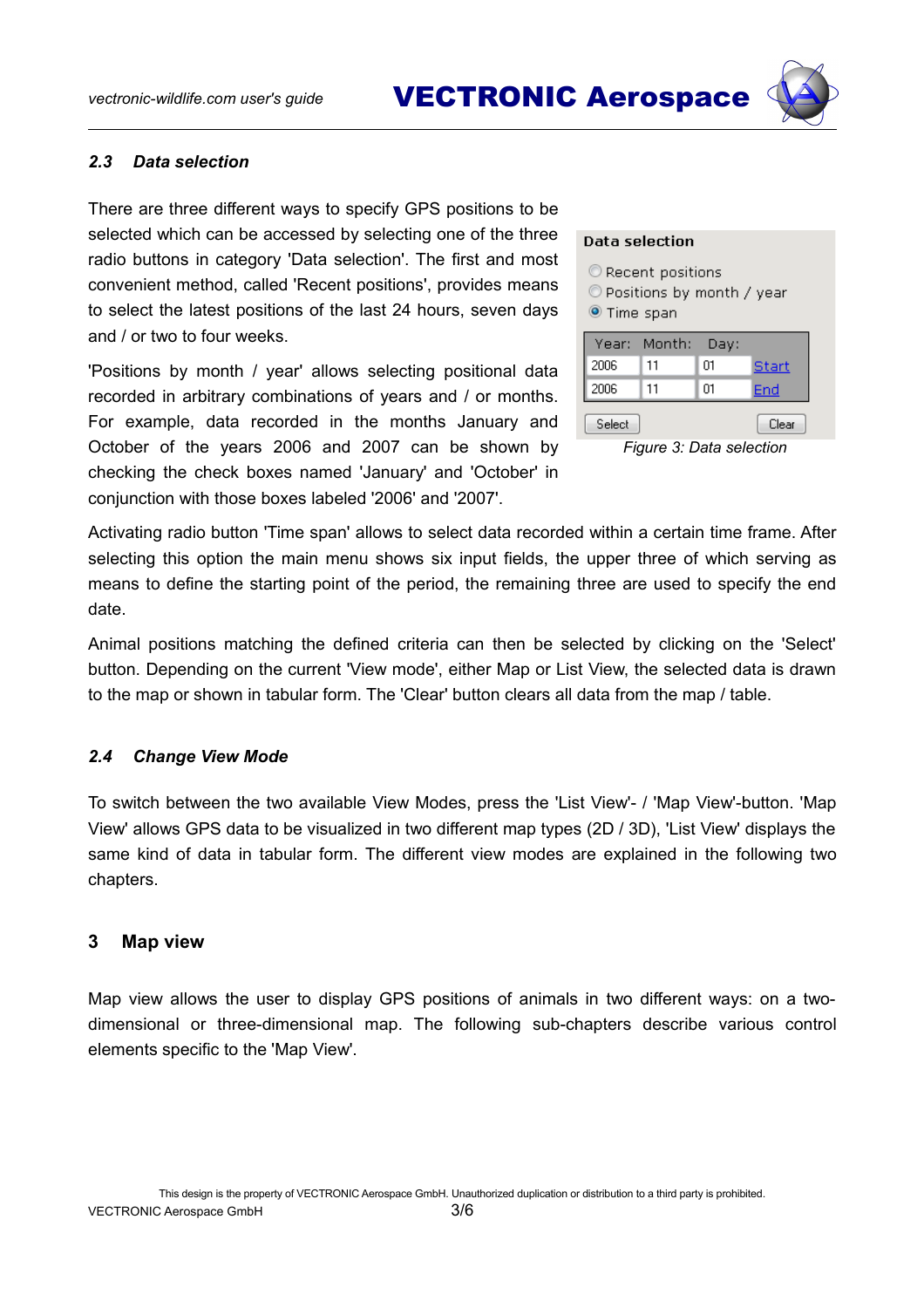

#### **Hint:**

General performance of this web service depends on several factors, the most important one being client-side network/Internet bandwidth limitations. Using very slow or highly stressed connections might result in long loading times for map resources as well as animal data. Especially in cases of several hundreds or thousands of requested positions the data quickly accumulates up to several hundred kilobytes. Although the system takes measures to compress transferred data (using ZIP technology) this factor should be taken into consideration on slower network connections.

The type of web browser being used as well as its version number influences the performance of the system, especially when using the two-dimensional, 'Google Maps' based version of the web site. As different browsers, and even different versions of the same browser, greatly differ in Javascript execution speed, we recommend using Mozilla Firefox 3.1 or browsers based on the 'Webkit' rendering engine, such as Apple Safari 4 or Google Chrome. The three-dimensional version based on the Google Earth browser plug-in is less dependent on Javascript but is currently only compatible to Internet Explorer 6 or higher and Mozilla Firefox 3 or higher.

#### *3.1 Switch map modes*

The web site provides an option to chose between two different map modes. The default map mode loaded when the site is visited for the first time is a two-dimensional map created by Google Maps. Although Google Maps officially only supports Internet Explorer 6.0+, Firefox 2.0+ and Safari 3.1+ (Mac only), it should run on all recent browsers capable of processing Javascript.

The second map mode utilizes the Google Earth plug-in, which needs to be installed separately. To switch map modes click the 'Switch map mode'-link in the upper right corner of the web page, beneath the rotating VECTRONIC Aerospace logo. If the plug-in has not yet been installed and a compatible browser is being used, the page presents a link to download and install the plug in, otherwise it will show a list of supported browsers. If the application is already installed, the browser attempts to load the program and to display the globe.

#### *3.2 Display options*

The 'Display options' section is located beneath the data selection area. This section provides means to animate the data, change the type of maps being displayed in the main window as well as manipulating loaded data layers.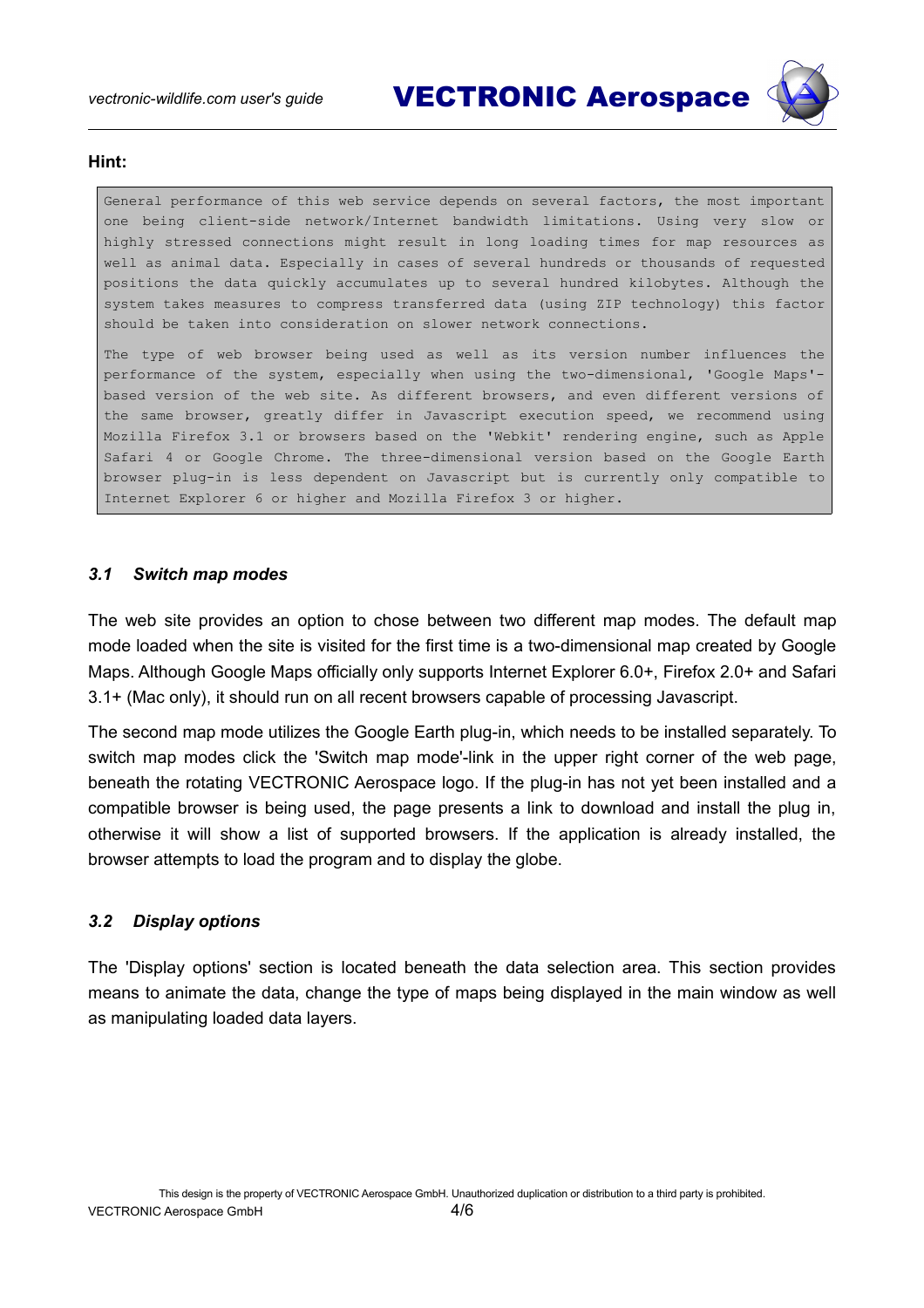

#### 3.2.1 Animation

The animation menu allows the user to follow the track of an animal on a position-by-position basis with the virtual camera automatically moving from one position to the next. Checking the check box activates the animation options menu. The first control element contains a list of animal names and is used to select the animal whose positions shall be drawn to the map. The drop down list to the right allows to set the amount of time for the camera to remain at a location before moving to subsequent positions.

The following two buttons are self-explanatory. The 'Play'-button starts the animation, the 'Stop'-button stops it. While an animation is running, the 'Play'-button turns into a 'Pause'-button, which can be used to temporary hold and resume an animation. While paused, the time between two consecutive steps of an animation can be changed.

The input field labeled with 'Step' can be used to alter the step size, which means that values greater than '1' will make the animation

**General options:** ✔ Animate Kanga ۰  $\mathbf{1}$  $\overline{\phantom{a}}$  Sec Step: 1  $\ddot{\phantom{1}}$  $\blacksquare$ Set 16 of 40 Show balloons - 1 **Google Earth options:** Show 3D terrain Show borders Show roads Data layers:  $\odot$  = day location  $\mathbf{r} = \mathbf{r}$  = night location **Z** Kanga (40 pos.) Show fixes  $\blacksquare$  Show track  $\overline{u}$ Rabbit (31 pos.) Show fixes Show track *Figure 4: Display options*

show the  $N<sup>th</sup>$  point after the previous one. This allows to traverse large amounts of data points more quickly. After editing the value of step size the user needs to press either the return button while the cursor is still in the edit field, or click the 'Set'-button right next to the input field.

Checking the check box labeled as 'Show balloons' results in info windows being shown for the current data point containing information about the location, date and time at which this data point was recorded as well as general information about the animal.

The slide bar control at the bottom of the animation options provides the possibility to quickly jump to a specific point and to estimate the process of the animation.

#### 3.2.2 Map options

This section differs depending on which map mode is activated. Consequently it is labeled as either 'Google Maps options' or 'Google Earth options' and can be used to toggle different kinds of map types or layers. The Google Earth application can for example be configured to show a threedimensional elevation model of the earth's surface (default on), national borders including city names (default on) as well as road networks (default off).